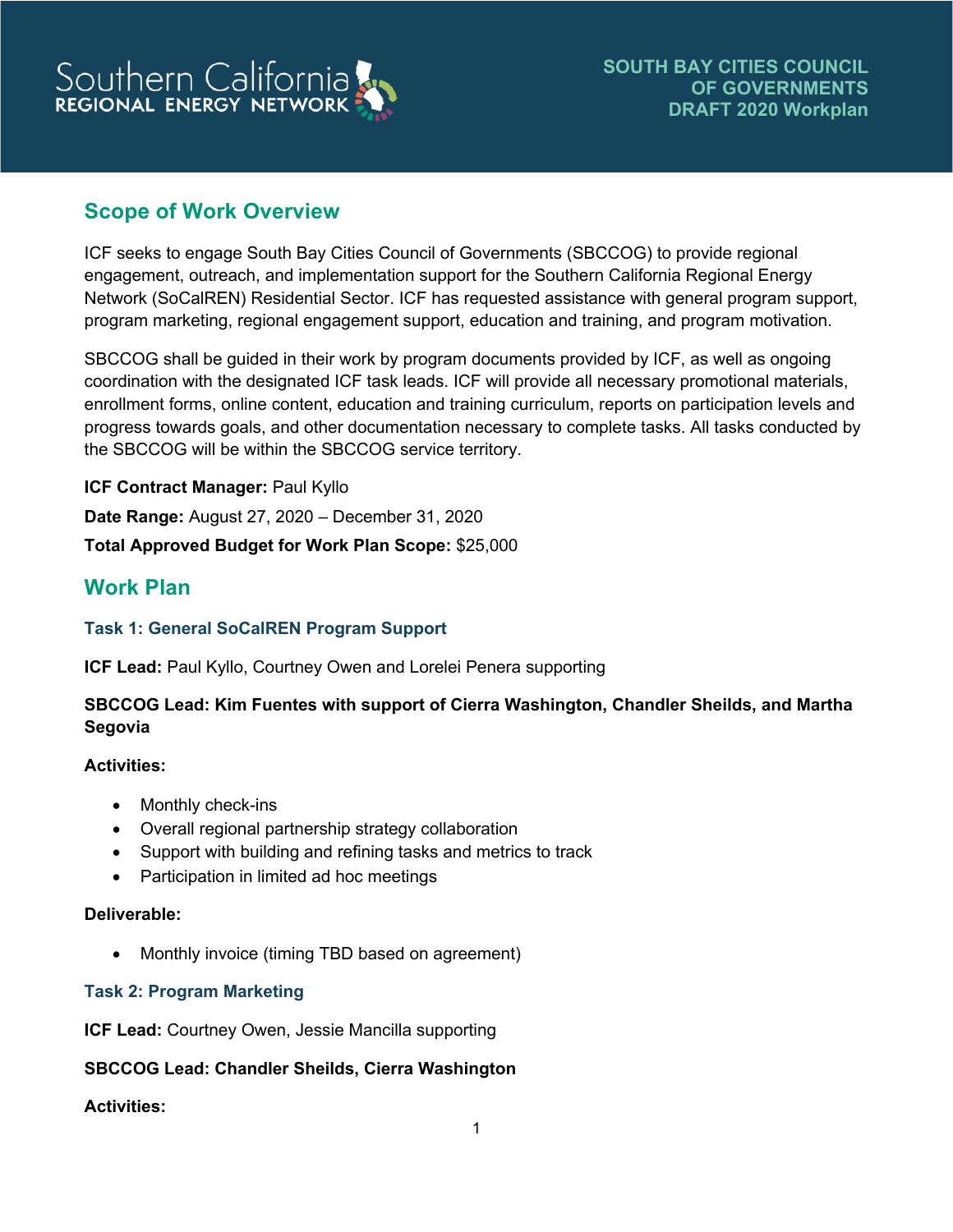- Develop and execute ongoing communications strategies to support promotion of the Residential Program
- Coordinate with ICF team to develop customized materials
	- o Website updates
	- o Email marketing campaigns/newsletter articles
	- o Presentation development
	- o Social media development and activities
	- o Fact sheets and collateral for regional engagement
- Identify and attend regional conferences/events to promote SoCalREN and its programs and drive Residential Program engagement – various SBCCOG members of the team will be attending conferences and events based on topic. SBCCOG team members include Kim Fuentes, Martha Segovia, Chandler Sheilds, and Cierra Washington.

#### **Deliverables:**

- Add content about and links to SoCalREN Residential Programs to SBCCOG website
- As content is provided by ICF, post information about SoCalREN Residential Programs monthly on SBCCOG social media accounts

#### **Task 3: Regional Engagement Support**

**ICF Lead:** Courtney Owen and Lorelei Penera

## **SBCCOG Lead: Kim Fuentes with support from Cierra Washington, Martha Segovia, and Chandler Sheilds**

#### **Activities:**

- Support strategy development and conduct outreach to SBCCOG regional agencies for the purposes of lead generation for Residential projects or programs
- Attend virtually Residential customer or sector meetings as needed to support Residential sector pipelines
- Support regional outreach of Residential programs including customer recruitment activities

#### **Deliverables:**

- Kick-off discussion to discuss goals and identify goal metrics
- Monthly reporting of engagement activities

#### **Task 4: Education and Outreach for Residential Programs**

#### **ICF Lead:** Lorelei Penera, Courtney Owen supporting

#### **SBCCOG Lead: Cierra Washington with support from Martha Segovia and Chandler Sheilds**

#### **Activities:**

• Attend virtual ICF program training to obtain knowledge of services and offerings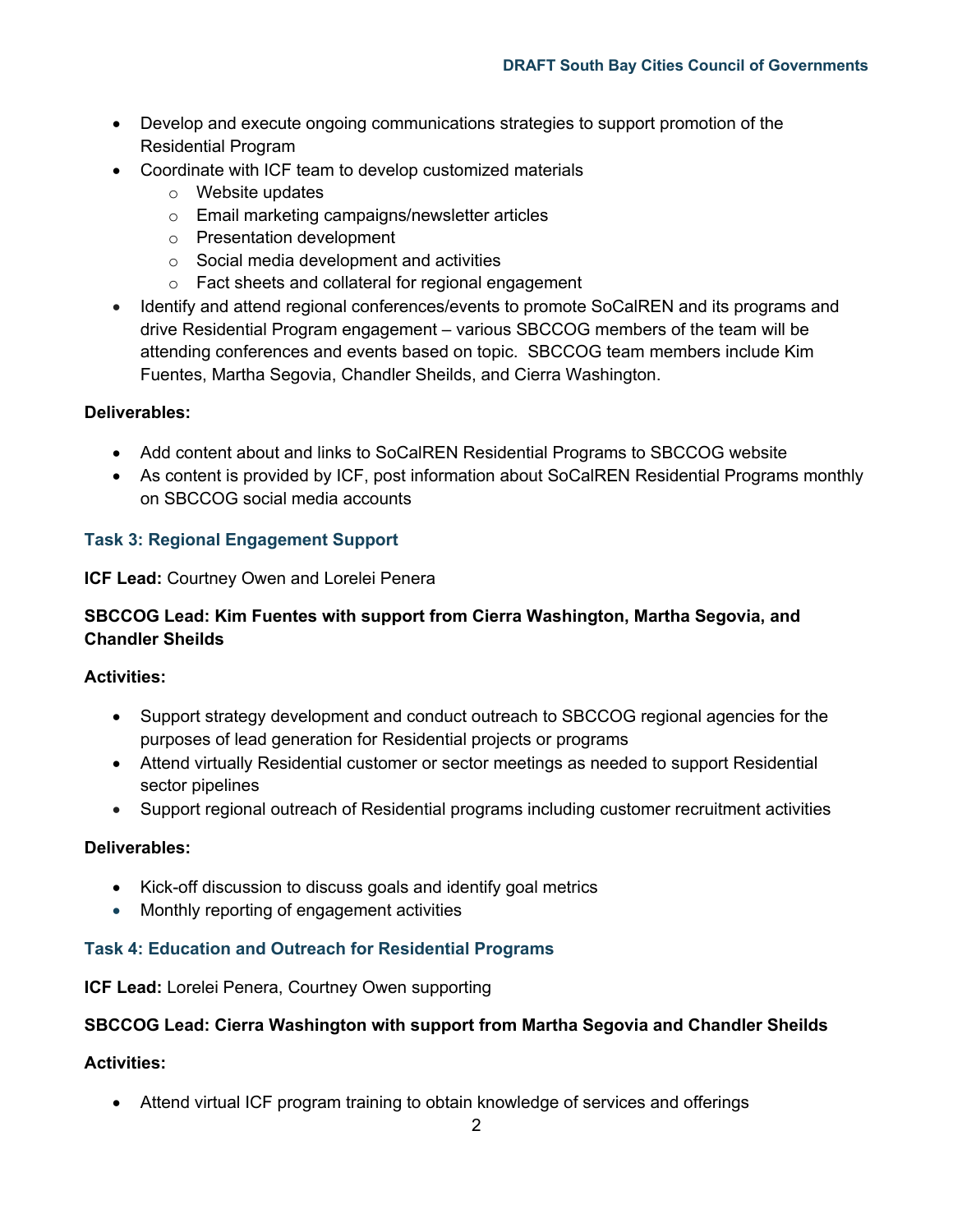- Identify potential meetings and events where the Residential team can present in the region served by SBCCOG
- Identify community groups and provide introduction for ICF to give presentations for participation and recruitment

## **Deliverables:**

- Provide weekly e-mail updates to ICF when activity occurs
- Participate in virtual kick-off meeting and monthly check-in call with ICF
- Track contact and outreach to local community organizations and report to ICF
- Track number of events held and attendance and report to ICF events may be held virtually
- Distribute ICF provided program collateral to local community organizations
- Invite Residential Team staff to present at events in region served by SBCCOG including virtual format

## **Task 5: Kits for Kids Enrollment Support**

**ICF Lead:** Courtney Owen, Lorelei Penera supporting

## **SBCCOG Lead: Martha Segovia and Cierra Washington with support from Chandler Sheilds**

## **Activities:**

- Provide information about Kits for Kids to Elementary School (private and/or public) leadership within the SBCCOG service territory
- Enroll eligible Schools to participate in the Program

## **Deliverables:**

- Develop list of eligible Elementary Schools within the area region served by SBCCOG and assist with enrollment
- Track contact and outreach to Schools and report to ICF
- Provide weekly e-mail updates to ICF as activity occurs
- Participate in virtual kick-off meeting and monthly check-in call with ICF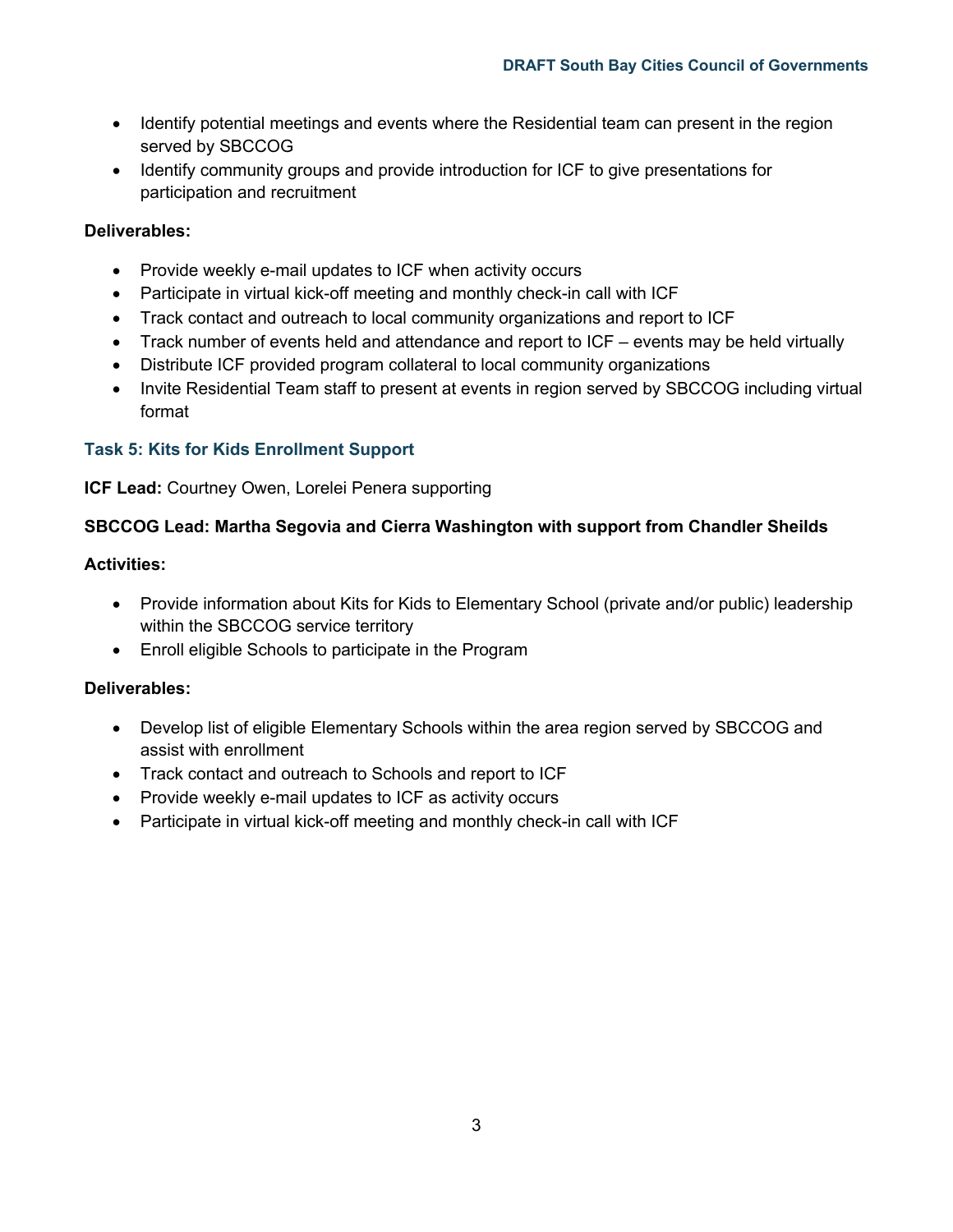

#### **APPENDIX A**

#### **CONSULTANT GENERAL TERMS & CONDITIONS**

**1. INDEPENDENT CONTRACTOR** Consultant is an independent contractor and not an employee, agent, or representative of Contractor. Consultant shall be solely responsible for all employment-related wages, benefits, FICA, federal and state unemployment and other taxes and payments as required by law, for itself and any persons it employs. Consultant shall perform the services and provide the necessary facilities, personnel, materials, equipment, and shall otherwise do all things necessary for the performance of the Statement of Work, and shall be solely responsible for its own financial obligations to third parties and to its employees and contractors. Further, Consultant agrees that it shall not be covered by any Contractor insurance or benefits, including but not limited to Worker's Compensation, Professional Liability, General Liability, Employer's Liability, Automotive Liability, and Unemployment Compensation. Consultant shall protect, defend and hold Contractor harmless from any claims or penalties asserted or assessed against Contractor by any person or governmental entity relating to Consultant's responsibilities as an independent contractor.

**2. TAXES** Except as otherwise specified in this Agreement, the fees for Services and Deliverables shall include all applicable federal, state, local sales, provisional, municipal, use, privilege, and other taxes or assessments, however designated or levied, which are required pursuant to any applicable law, rule, or regulation and relate to any amounts payable under this Agreement and any required taxes or amounts in lieu thereof paid or payable by Consultant, exclusive of taxes based on Consultant net income or net worth.

**3. ADDITIONAL INSTRUMENTS** The Parties shall cooperate with each other and execute such other documents as may be necessary or appropriate to: (i) achieve the objectives of this Agreement, and establish, preserve, or enforce the related rights or (ii) provide the other with any and all documents or materials required to achieve the obligations in connection with this Agreement.

#### **4. CONFIDENTIAL INFORMATION**

Use and Nondisclosure. The Confidential Information of the discloser may be used by the receiver only in connection with the Services or Deliverables, and may only be copied or reproduced to the extent reasonably necessary for the receiver to perform its obligations or to receive or use the Services or Deliverables under this Agreement.

Consultant shall neither use nor disclose Confidential Information except to Persons who: (i) reasonably need to know such Confidential Information; (ii) have been informed of their obligation to maintain the confidential, proprietary and/or trade secret status of such Confidential Information; and (iii) have signed an agreement of confidentiality at least as restrictive as the confidentiality obligations herein. Consultant shall allow no Persons to provide Services or Deliverables who have not signed such an agreement. Consultant shall take such steps necessary to ensure that no unauthorized person shall have access to Confidential Information

Consultant shall use Personal Data as set forth in Section 39 hereof ("**Data Protection Compliance**"), and ensure that it complies with any applicable laws related to the protection of Personal Data as set forth in Section 39 hereof ("**Data Protection Compliance**")

Standard of Care. Consultant shall maintain in strict confidence all Confidential Information received from Contractor and/or Client, either orally or in writing, or generated by the Consultant. Consultant shall protect the confidentiality of Confidential Information in the same manner as it would protect the confidentiality of its own confidential information of like kind, but in no event shall Consultant use less than reasonable care.

Return. Consultant shall return to the Contractor and/or Client Confidential Information or destroy such Confidential Information, and all copies of such Confidential Information, upon the expiration or termination of this Agreement, unless Contractor otherwise directs sooner in writing.

Exceptions. Notwithstanding the foregoing, the preceding provisions of this Section 4 will not apply to information that: (i) is publicly available or in the public domain at the time disclosed; (ii) is or becomes publicly available or enters the public domain through no fault of the recipient; (iii) is rightfully communicated to the recipient by persons not bound by confidentiality obligations with respect thereto; (iv) is rightfully already in the recipient's possession free of any confidentiality obligations with respect thereto at the time of disclosure; (v) is independently developed by the recipient; or (vi) is approved for release or disclosure by the disclosing Party without restriction.

Government Obligations. A Party will not be considered to have breached its obligations under this Section 4 for disclosing Confidential Information of the other Party to the extent required to: (i) comply with the order of a court of competent jurisdiction or other governmental body having authority over such Party; (ii) comply with applicable law or regulation requiring such disclosure; or (iii) make such court filings as may be required to establish a Party's rights under this Agreement; provided that promptly upon receiving any request from or on behalf of such authority and to the extent that it may legally do so, such Party receiving such request: (y) advises the other Party prior to making such disclosure in order that the other Party may: (a) object to such disclosure; (b) take action to ensure confidential treatment of the Confidential Information; or (c) take, subject to applicable law, such other action as it considers appropriate to protect the Confidential Information and (x) takes all action necessary to not disclose Confidential Information that is not required to satisfy such legal requirement (including through redaction of sensitive commercial information, including key terms of this Agreement, or otherwise).

#### **5. DELIVERABLES**

Ownership of Contractor-Provided Intellectual Property. As between the Parties, Contractor, its Affiliates and licensors will be the sole and exclusive owner of the Intellectual Property owned by Contractor or Contractor Affiliates or provided to Consultant by Contractor under this Agreement (collectively,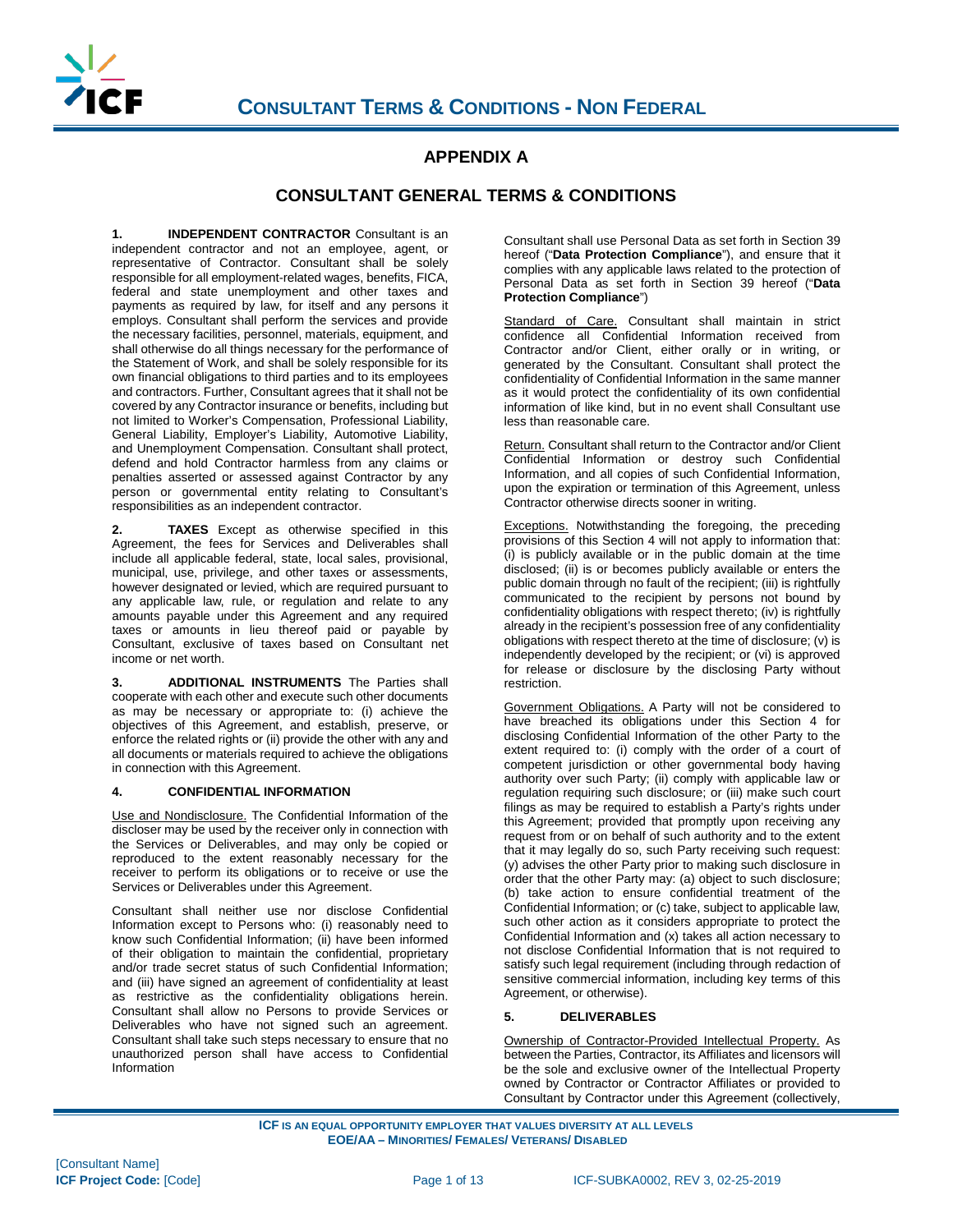

the "Contractor-Provided Intellectual Property"). Contractor-Provided Intellectual Property will be deemed to include any derivatives, modifications, enhancements or improvements to the Contractor-Provided Intellectual Property.

Ownership of Consultant-Provided Intellectual Property. As between the Parties, Consultant, will be the sole and exclusive owner of the Consultant –Owned Intellectual Property. Consultant-Provided Intellectual Property will be deemed to include any derivatives, modifications, enhancements or improvements to the Consultant-Provided Intellectual Property.

Ownership of Deliverables-Custom and Deliverables-Other. Unless otherwise provided for in this Agreement, and subject to any restrictions of any third-party materials and this Section hereof ("Embedded Consultant-Provided Intellectual Property"):

(i) Deliverables-Custom shall be Contractor's sole and exclusive property. Consultant hereby assigns to Contractor without further consideration of Consultant's rights in and to such Deliverables-Custom (excepting any Consultant - Provided Intellectual Property). To the extent any Deliverables-Custom contains Consultant Confidential Information, such information will be subject to Section 4 ("Confidential Information") hereof.

(ii) Contractor (and its Affiliates) will have a perpetual, irrevocable, worldwide, royalty free, non-transferable (except as otherwise provided herein), non-exclusive, paid-up right and license to use, maintain, copy, modify, enhance and prepare derivative works of the Deliverables-Other;

(iii) Contractor's rights in the Deliverables-Other will be strictly for purposes of Contractor's (and its Affiliates') as set forth an applicable SOW;

(iv) Contractor may allow Contractor Third Party Vendors as an authorized user under Contractor's license to use the Deliverables- Other to the extent that such Contractor Third Party Vendors are under an obligation of confidentiality with Contractor at least as restrictive as the terms set forth herein, such use is in accordance with the license restrictions contained herein and solely for the purpose of such Contractor Third Party Vendors' providing Services or Deliverables to Contractor or Contractor Affiliates. All other rights (including all other intellectual and industrial property rights) in the Deliverables-Other will remain with or are hereby assigned to Consultant.

Embedded Consultant -Provided Intellectual Property. To the extent Consultant incorporates or embeds Consultant-Provided Intellectual Property into any Deliverables, the following provisions will apply:

(i) Consultant will grant and hereby grants to Contractor a nonexclusive, nontransferable (except as otherwise provided herein), worldwide, royalty-free, perpetual, irrevocable license to use, maintain, modify, enhance and create derivative works of such Embedded Consultant -Provided Intellectual Property to the extent necessary to use or maintain such Deliverables for Contractor's (and its Affiliates') business purposes set forth an applicable SOW and solely as used in such Deliverables and not as a "stand-alone" product or separately from such Deliverables in which it is embedded. Consultant will not be deemed to have transferred or assigned any other rights to

Contractor with respect to any Embedded Consultant-Provided Intellectual Property.

Notwithstanding the foregoing, Consultant will be the sole and exclusive owner of the Consultant-Provided Intellectual Property Enhancements. Contractor hereby grants to Consultant without further consideration Contractor's rights in and to such Consultant-Provided Intellectual Property Enhancements. All such Consultant-Provided Intellectual Property Enhancements will be deemed part of the license granted to Contractor as set forth in this Section.

(iii) If Contractor Affiliates are under an obligation of confidentiality at least as restrictive as the terms set forth herein, Contractor may allow Contractor Affiliates as an authorized user under Contractor's license to the Deliverables (including Embedded Consultant-Provided Intellectual Property) to the extent such use is in accordance with the license restrictions contained herein. Such use is conditioned on Contractor and Contractor Affiliates' agreement that all claims related to Contractor's license must be brought solely by Contractor. Contractor shall be liable for the acts and omissions of its Personnel, and its Affiliates and their Personnel.

(iv) If Contractor Third Party Vendors are under an obligation of confidentiality at least as restrictive as the terms set forth herein, unless otherwise provided in this Agreement, Contractor may allow Contractor Third Party Vendors as an authorized user under Contractor's license to use the Deliverables (including Embedded Consultant-Provided Intellectual Property) to the extent such use is in accordance with the license restrictions contained herein, and solely for the purpose of such Contractor Third Party Vendors' providing services to Contractor or Contractor Affiliates. Contractor shall be liable for the acts and omissions of Contractor Third Party Vendors and their Personnel.

Consultant shall defend and indemnify Contractor against any claim or loss related to the infringement of any patent, trademark or copyright by Consultant under this Agreement.

**6. CONFLICTS of INTEREST** In the performance of the Services or delivery of the Deliverables hereunder, it is Consultant's responsibility to avoid (i) any actual or apparent conflict between Consultant's duties or obligations to other parties, including the federal government or the local country government, and such duties and obligations assumed under this Agreement and (ii) disclosure of information which would, or would appear to, violate such duties and obligations to third parties. In the performance of this Agreement, Consultant shall not make or participate in any marketing calls or contacts with the federal government or the local country government or others which might create the possibility or appearance of a conflict of interest or an actual conflict of interest.

Consultant warrants that neither its entering into this Agreement nor its performance of any Services and/or delivery of Deliverables hereunder will result in an actual or apparent conflict of interest on its part. For purposes hereof, a conflict of interest includes, but is not limited to, circumstances under which Consultant may become biased with respect to the Services or Deliverables, gain an unfair competitive advantage or otherwise not be in the best interest of the Contractor with respect to the Services. Consultant further warrants that it will promptly notify Contractor of any such actual or apparent conflict of interest of which it becomes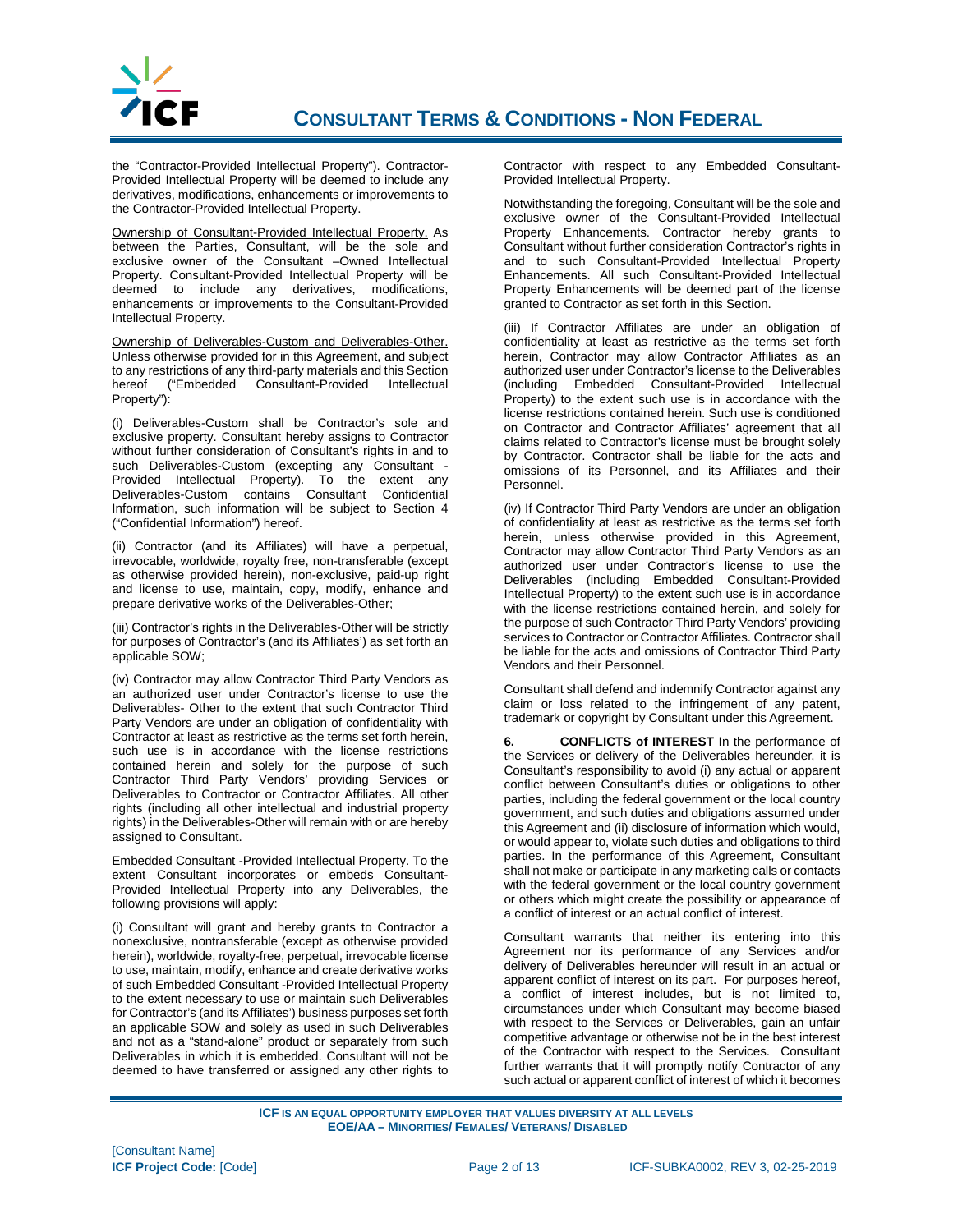

## **CONSULTANT TERMS & CONDITIONS - NON FEDERAL**

aware after the Effective Date of this Agreement. Failure of Consultant to promptly disclose a conflict of interest shall constitute a material breach of this Agreement. Consultant further warrants that entering into this Agreement will not conflict with any existing agreements or arrangement to which the Consultant is party.

**7. MEETINGS/EVENTS** Consultant shall attend periodic meetings as may be required by the Contractor, and be prepared to accurately report on the current and projected status of the Services at those meetings.

**8. NOTICE of EXPENDITURE** If this is a time and materials, cost reimbursable or unit price agreement, Consultant shall provide prompt written notice to Contractor of expenditures of seventy-five percent (75%) and ninety percent (90%) of estimated costs unless the period of performance for the Services is less than two (2) weeks.

**9. LICENSES and PERMITS** Consultant represents and warrants that it has or shall, at its sole expense, obtain all licenses, certifications, permits, approvals, inspections and other authorizations required to perform the Services. Inability or failure to obtain such items shall not excuse Consultant's failure to strictly comply with the terms hereof.

**10. RELATED WORK** Should Consultant's performance depend in any way on the proper performance of another subcontractor or consultant, Consultant agrees to take all reasonable measures to discover any defects in such performance as it relates to the Services and shall promptly report such defects in writing to the Contractor. Consultant shall cooperate fully with other subcontractors and consultants and with Contractor's employees and agents, shall incorporate any reasonable changes in scheduling and performing the Services to accommodate the needs of the other subcontractors or consultants, and shall comply promptly with the directions given by the Contractor's representatives.

**11. CONTACTS with CLIENT** Contractor shall be solely responsible for all liaison and coordination with Client. Under no circumstances will Consultant act upon directions given by Client. If Consultant receives such directions from Client, Consultant will notify the Contractor as soon as possible and obtain written authorization from Contractor before taking any action based upon Client's directions. Contractor will not be liable for the cost of work done by Consultant without the express written authorization of Contractor.

**12. NON-SOLICITATION of CLIENTS** Consultant agrees that, during the term of this Agreement and for a period twelve (12) months after the termination of the Consultant's provision of services (for any reason) thereof, the Consultant shall not engage in any of the following:

- a. solicit ICF's Client for the existing business or for follow on business specifically arising from this Agreement;
- b. provide the services being provided by the Consultant under this Agreement to ICF's Client; or
- c. compete with ICF for the provision of services under the Prime Contract or any follow-on to the Prime Contract.
- d. Nothing in this Agreement shall preclude Consultant from offering or selling its standard commercial products or services to any third party, provided such offering or sale does not result in the Consultant breaching this Agreement.
- e. The Parties acknowledge that the restrictions set forth in Sections  $12(a)$ ,  $12(b)$ ,  $12(c)$ , and 13 do not contain any geographic scope and agree that such a scope is unnecessary in light of the limited functional scope of the respective restrictions set forth in those Sections.
- f. The Consultant agrees that an impending or existing violation of any of the restrictive covenants contained in this Agreement would cause ICF irreparable injury for which it would have no adequate remedy at law and agrees that ICF shall be entitled to obtain injunctive relief prohibiting such violation, in addition to any other rights and remedies available to it at law or in equity.
- g. The Consultant's obligations under each of Sections 12(a), 12(b), 12(c), and 13 are independent, separable, and independently enforceable of each other and of any legal obligations that may exist between ICF and the Consultant.
- h. The real or perceived existence of any claim or cause of action of the Consultant against ICF, whether predicated on this Agreement or some other basis, shall not alleviate the Consultant of the Consultant's obligations under this Agreement and shall not constitute a defense to the enforcement by ICF of the restrictions and covenants contained herein.

**13. NON-SOLICITATION of EMPLOYEES** During the term of this Agreement and for an additional period ending on the first anniversary of the date of the termination of the Consultant's provision of services under this Agreement for any reason (collectively the "Restricted Period"), Consultant shall not, without ICF's prior written consent, directly or indirectly, (i) offer employment (or a consulting, agency, independent contractor or other similar paid position) to any person who is or was at any time during the twelve (12) months prior to such offer an employee, representative, officer or director of ICF or any of its subsidiaries or (ii) induce, encourage or solicit any such person to accept employment (or any aforesaid position) with the Consultant or an entity with which the Consultant is otherwise affiliated. Further, during the Restricted Period, the Consultant shall not encourage nor induce any employee, representative, officer or director of ICF or any of its subsidiaries to cease their relationship with ICF or any of its subsidiaries for any reason. If the Consultant breaches this Section 13, the Subcontractor shall pay compensation to ICF in the form of liquidated damages equal to the greater of one (1) year's compensation either: (i) offered to such personnel by the Consultant; or (ii) paid or offered to such personnel by ICF. However, this Section will not apply to individual personnel who independently respond to indirect solicitations (such as general newspaper advertisements, employment agency referrals and internet postings) not targeting such personnel. "Solicit", as used in this Section 13, shall not be deemed to include advertising in newspapers or trade publications available to the public.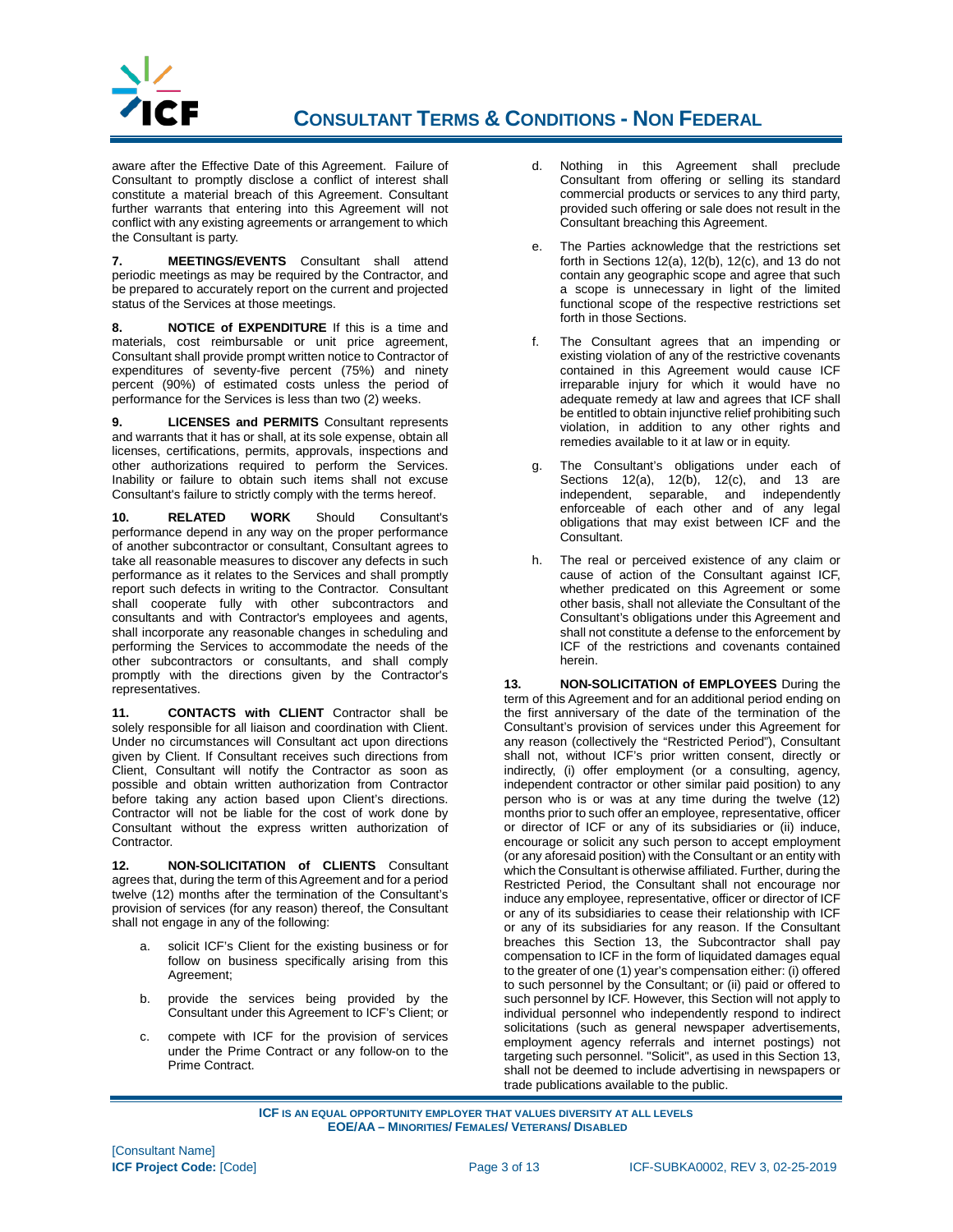

#### **14. CHANGES**

- a. No change in the Services ("Change" or "Changes") shall be made without the express written authorization of Contractor. Contractor may at any time, by written notice, and without notice to sureties or assigns, make changes within the general scope of this Agreement to any one or more of the following: 1) description of services; 2) drawings, designs, or specifications; 3) method of shipping or packing; 4) place of inspection, acceptance, or point of delivery; 5) time of performance; and 6) place of performance.
- b. If any such change causes a change in the labor mix, or the time required for performance of any part of this Agreement, Consultant may request an equitable adjustment in this Agreement price and/or delivery schedule.
- c. Consultant must request any equitable adjustment within seven (7) calendar days of receipt of the written change. If the Consultant's proposal includes the cost of property made obsolete or excess by the change, Contractor shall have the right to prescribe the manner of disposition of the property.
- d. Disagreement over any adjustment shall be resolved in accordance with the "Disputes" clause of this Agreement. However, nothing contained in this clause of this Agreement shall excuse Consultant from proceeding without delay in the performance of this Agreement as directed.

**15. INSPECTIONS** Contractor and/or its Client may inspect and otherwise evaluate the Services or Deliverables at any reasonable time and place, but such review or approval is for Contractor's sole benefit and shall not relieve Consultant from its representations and obligations set forth in this Agreement.

**16. ACCEPTANCE** Acceptance of the Services is conditioned upon final acceptance by Contractor's Client under the Prime Contract. Payments, including final payment, shall not constitute acceptance, nor does any payment or final acceptance release Consultant from any warranty hereunder.

#### **17. WARRANTY**

- a. **Goods**: Consultant warrants that all goods furnished under this Subcontract will be: free from defects for a period of one (1) year from final acceptance by Contractor or for the standard warranty period provided by Consultant, whichever is longer; will conform with all requirements of this Agreement, and, unless manufactured solely in accordance with Contractor-certified manufacturing designs, will be free from defects in design. Any goods corrected or replaced will be covered by this warranty. Consultant agrees to notify Contractor immediately upon becoming aware of a potential problem with goods previously delivered to Contractor. Such notification shall include a recommended course of action.
- **Services:** Consultant warrants that all services performed under this Agreement will be performed with the standard of a fully qualified professional, be

free from defects, conform to the requirements of the Agreement, and be performed in strict compliance with any regulatory or international standards specified in the Statement of Work for this Agreement. Any services corrected or reperformed will be covered by this warranty.

- c. The warranties provided in (a) and (b) above shall apply unless a more extensive warranty(s) is/are specified as in the Prime Contract Clauses, or regularly offered by Consultant, in which case the greater warranty shall apply.
- d. If Consultant breaches any warranty, Contractor may elect, at its sole discretion and with no increase in the Agreement price, to:
	- Require Consultant either to repair or replace, at Contractor's election, defective or nonconforming goods promptly; or
	- ii. Require Consultant promptly to furnish materials or parts and installation instructions required to successfully accomplish the correction of defective or nonconforming goods, and equitably reduce the Agreement price to account for the cost of correction including,<br>without limitation. removal and limitation, removal and installation; or
	- iii. Require Consultant to promptly redesign defective or nonconforming goods and require Consultant promptly to repair or replace goods manufactured in accordance with such defective design; or
	- iv. Require Consultant either to correct or re-perform, at Contractor's election, defective or nonconforming services promptly; or
	- v. Equitably reduce the Agreement price; or
	- vi. Correct or have corrected the nonconformity at Consultant's expense.

**18. BILLINGS** Consultant warrants, and will separately certify each invoice submitted hereunder, that to its best knowledge and belief, the billings presented by Consultant are a complete and accurate statement of the Services provided by Consultant (each such invoice, the "Invoiced Services"), that Consultant is properly entitled to payment, and that all amounts requested are for appropriate purposes in strict accordance with the terms of this Agreement. All materials provided by Contractor shall be accounted for and materials not accounted for will not be charged to Contractor and will be paid for by the Consultant. Consultant shall only charge for materials in the quantities actually used in the performance of the Services. Consultant shall be paid within thirty (30) days after Contractor receives payment for the Invoiced Services from the Client. Invoicing shall be once a month unless the Contractor agrees in writing to an alternative invoice cycle. Each invoice for the Invoiced Services shall contain all invoice data required in the Prime Contract as it relates to the Services. The amounts invoiced, in the aggregate, shall not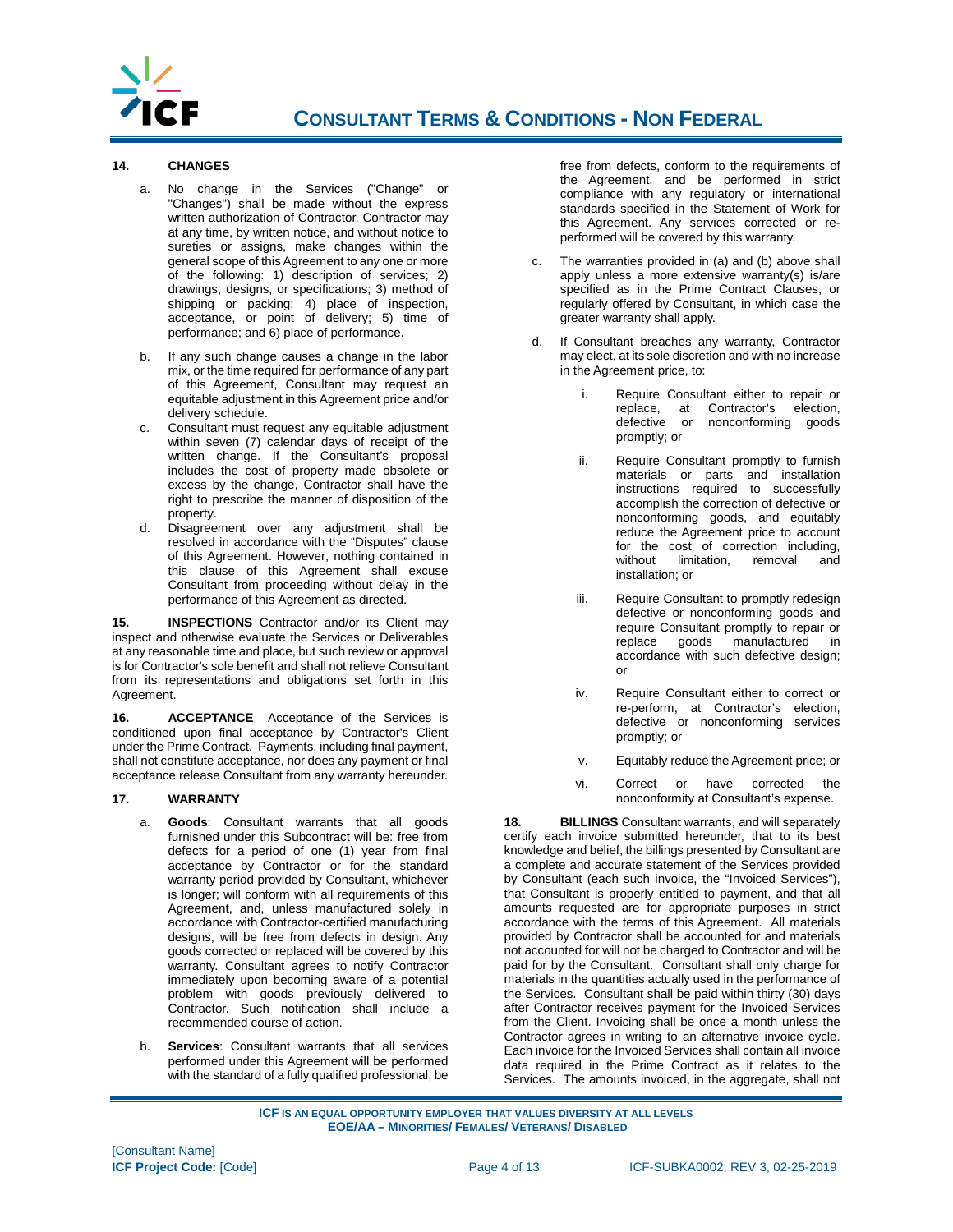

exceed the amounts authorized or other limitations set forth in the Agreement.

In the event that Contractor invoices the Client and receives payment from the Client for an amount less than the amount invoiced by Contractor on an invoice, Consultant will be paid for the Invoiced Services according to its pro rata share of such payment actually received by Contractor with respect thereto. For illustrative purposes, the pro rata share will be generally determined by calculating the percentage of the Invoiced Services to the overall amount of the invoice submitted to the Client by Contractor and for which the payment was made. In all cases, the pro rata share will be determined by the Contractor in its reasonable discretion. In the event of non-payment by the Client or payment from the Client less than the amounts invoiced by Contractor, Contractor may, at its sole discretion, submit a claim for payment to the Client. In such event, any settlement amounts agreed to by Contractor and the Client, or ordered or determined in an administrative or judicial proceeding or other binding dispute resolution forum, will be binding on Consultant to the same extent that Contractor is bound, and, again, Consultant will be paid for the Invoiced Services according to its pro rata share of such amounts received by Contractor.

**19. CONTRACT CEILING PRICE** If at any time Consultant has reason to believe that an increase in the ceiling of a time and material, unit price or cost reimbursable contract will be necessary, it will give prompt prior notice to that effect providing a written estimate to complete the Services and proposing a new limitation figure and giving appropriate supporting data so that Contractor may, at its sole discretion, increase such limitation by written modification to this Agreement.

Consultant shall not exceed the ceiling price of this Agreement. In the event of a dispute relating to the contractceiling price, such dispute shall be resolved in accordance with the Disputes clause of this Agreement. Consultant shall continue to perform the Services pending resolution of the Dispute.

Contractor shall not be obligated to use all Services or assistance referenced herein and Contractor shall pay only for those Services authorized by Contractor pursuant to the terms of this Agreement and actually rendered by Consultant.

**20. AUDIT RIGHTS** For three (3) years following the completion or termination of this Agreement, Contractor and/or, Client, shall have access to Consultant's records and documentation for audit purposes during normal business hours and upon ten (10) calendar days' notice. Consultant shall promptly reimburse Contractor for any amounts for which Consultant cannot provide adequate documentation or substantiation or are otherwise unallowable or not properly chargeable.

Upon the expiration or termination of this Agreement, Consultant shall make complete disclosures of all activities under this Agreement not previously reported and certify in writing that such disclosures are complete and accurate.

**21. CURRENCY of PAYMENT** Unless otherwise set forth in this Agreement, all payments shall be in United States Dollars (\$US). Where exchange rates are involved, the rate of exchange between \$US and the other currency involved in the transaction shall be the rate of exchange as of the date of

payment. The date of each invoice shall be clearly marked on each invoice.

**22. SET-OFF** Contractor may, at its election, make a reduction or set-off, in whole or in part, against any amounts payable to Consultant or any Losses for which Consultant is liable under this (or any other) Agreement or pursuant to law and equity.

**23. TERMINATION** This Agreement may be terminated, in whole or in part, by written notice of Contractor for any reason. The notice of termination shall specify the extent to which performance is terminated and the effective date of such termination. In such event, Consultant shall be paid only for the Services properly performed prior to such termination. Consultant waives all claims for profits not earned as a result of such termination.

**24. STOP-WORK** Notwithstanding any other provision hereof, Contractor may, by notice to Consultant, suspend all or any portion of the Services. Consultant shall stop all such Services immediately upon receipt of Contractor's stop-work order and shall promptly resume the Services after receipt of direction from the Contractor to proceed. Stop-work orders issued for conditions or circumstances unrelated to the Consultant's fault or negligence shall result in a reasonable adjustment in the contract schedule.

**25. RISK of LOSS** Consultant bears the risk of loss for the Services until final acceptance thereof.

**26. INDEMNIFICATION** Consultant shall defend, indemnify and hold the Client, Contractor, Contractor's subsidiaries, affiliates, directors, officers, agents and employees, and each of them harmless against any injury, death, damages, suit, claim or other loss ("Loss"), including expenses and actual attorneys fees, arising from or related to this Agreement or the breach thereof, except to the extent that such Loss was caused by the gross negligence or willful misconduct of the Contractor. This provision shall survive termination of this Agreement.

**27. INSURANCE** During the term of this Agreement the Consultant shall maintain the Insurance requirements as determined by the selected boxes checked below.

If the Consultant does not carry the insurance coverage's or limits indicated below, the Consultant shall have the option to:

1. Complete and Sign the Nonstandard Insurance Statement *(Appendix A.2)* indicating the types and limits of coverage the Consultant carries for Contractor's consideration. Contractor will review and advise if the limits identified within *Appendix A.2* are acceptable prior to the performance of Services. If approved, *Appendix A.2* will replace the types and limits identified within this Section 27 in its entirety

 $\Omega$ r

2. Complete and Sign the Release of Liability Form *(Appendix A.3)* to request a full waiver of the insurance requirements contained herein. insurance requirements contained herein. approved, *Appendix A.3* will replace the types and limits identified within this Section 27 in its entirety.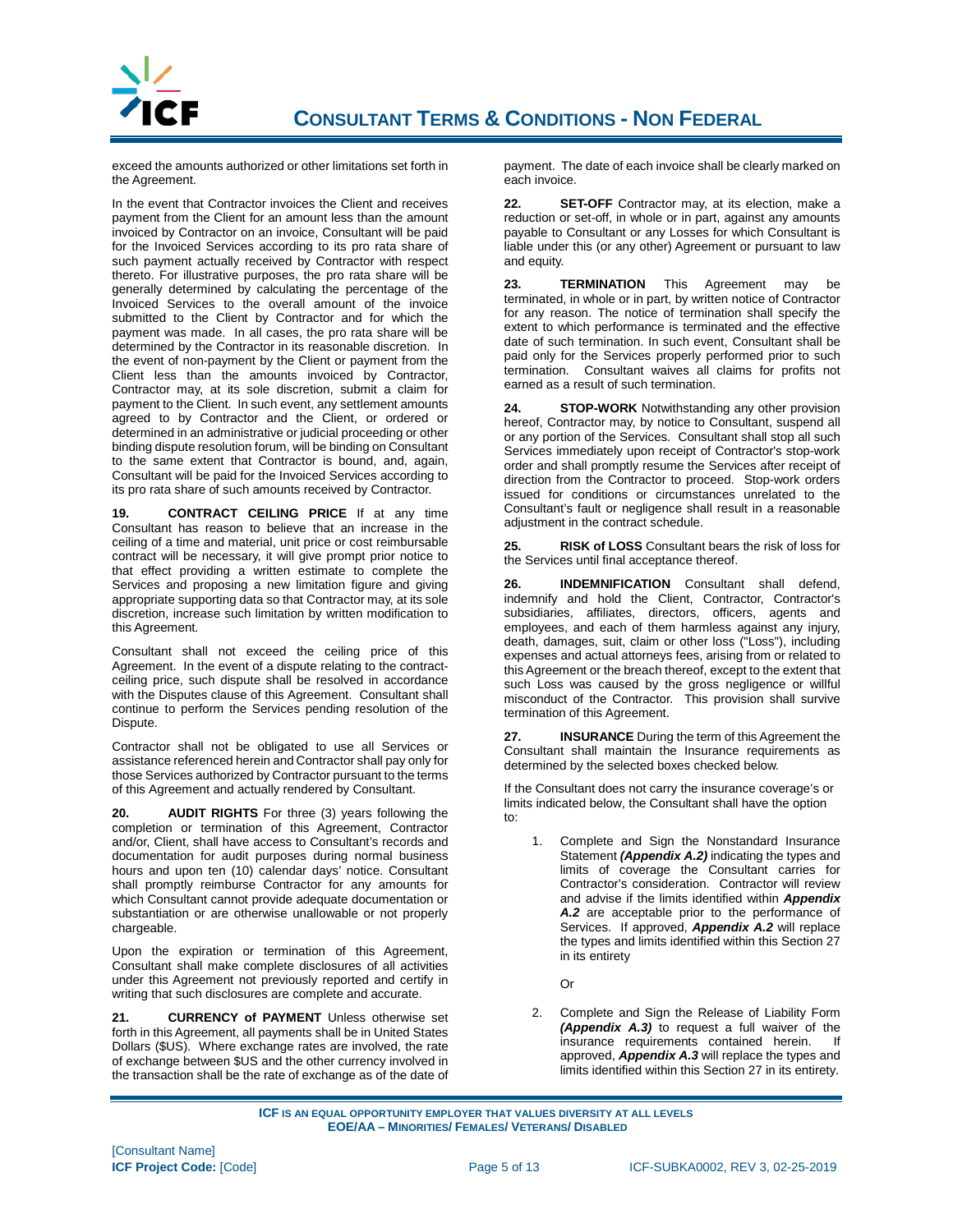

☒ **Worker's Compensation Insurance**: Statutory Workers Compensation in accordance with all country, state, local or other applicable jurisdictional requirements of the location in which work is to be performed.

If the Consultant is exempt from carrying workers compensation as defined by the workers compensation statues and regulations in their state, country or other applicable jurisdiction, please complete, sign, and return Waiver of Workers Compensation (*Appendix A.1*). If approved, this waiver will replace the types and limits identified within this Subsection in its entirety.

- ☒ **Commercial General Liability Insurance:** \$1,000,000 each occurrence; \$2,000,000 general aggregate (including bodily injury, property damage, personal injury, advertising injury, products and completed operations, and contractual liability)
- ☒ **Business Automobile Liability Insurance:** \$1,000,000 per occurrence (Owned and Non-owned.
- ☒ **Excess or Umbrella liability insurance:** \$1,000,000 each occurrence; \$1,000,000 general aggregate. Limit applies in excess of Employers' Liability, Commercial General Liability, and Business Automobile Liability policies.
- ☒ **Property Insurance:** covering the full replacement value of any and all property of ICF which is in the Consultant's care, custody and/or control.

☒ **Professional Liability, Errors and Omissions Insurance:** \$1,000,000 per occurrence.

ICF shall not be responsible for any deductibles, self-insured retentions, and/or waiting periods that may appear in the Consultant's policies.

Consultant shall furnish certificates of insurance to ICF within five (5) business days of execution of this Agreement, and from time to time upon ICF's reasonable request. Consultant shall provide at least thirty (30) calendar days written notice to Contractor of any policy cancellation, non-renewal or material reduction in coverage that is relevant to the contract.

The insurance requirements herein as to the types and limits of insurance coverage are to be maintained by Consultant, and any approval of said insurance by Contractor are not intended to and shall not in any manner limit or qualify the liabilities and obligations otherwise assumed by Consultant pursuant to the Contract, including, but not limited to, the provisions concerning indemnification.

Consultant's failure to provide insurance specified or failure to furnish certificates of insurance and amendatory endorsements on request, or failure to make premium payments required by such insurance, shall constitute a material breach of the Contract, and Contractor may, at its option, terminate the Contract for any such default by Consultant.

All insurance policies required shall be issued by insurance companies rated at least 'A-' 'VII' in the most current edition of *A.M. Best Guide* or equivalent rating from another ratings agency.

All coverage obtained and maintained by the Consultant and the Certificate of Insurance shall indicate:

*ICF "entity", its subsidiaries and "Client" are included as Additional Insured as respect to the General Liability and Automobile Liability policies. Waiver of Subrogation is included to the extent permitted by law. All policies are primary and, with the exception of Professional Liability, noncontributory with any and all applicable coverage, contain cross-liability coverage, and severability of interests language.*

**28. DISPUTES** The Parties shall attempt in good faith to first resolve internally any dispute arising out of or relating to this Agreement through negotiations between authorized representatives of each respective Party in the normal course of business, before resorting to the pursuit of any other remedies available at law or in equity.

If such dispute has not been resolved through negotiation, the Parties may seek resolution of the matter utilizing any or all remedies that they have available under the law including bringing an action in court. For any litigation brought related to this Agreement, the Parties agree that the venue for such litigation shall be the United States District Court for the Eastern District of Virginia, Alexandria Division.

Each Party agrees to bear its own costs related to resolving any dispute arising under or related to this Agreement. In addition, the losing Party in a court action shall be responsible for payment of the court costs and reimbursement of the other Party's legal fees incurred in support of such court action. Pending any decision, appeal or judgment referred to in this provision or the settlement of any dispute arising under this Agreement, the Parties shall proceed diligently with the performance of this Agreement.

#### **29. ASSIGNMENT/SUBCONTRACTING**

- a. Neither the Agreement nor any duty or right under the Agreement shall be delegated or assigned by Consultant to another party without the prior written consent of ICF, except that claims for monies due or to become due may be assigned to a financial institution if ICF is so notified in writing prior to such assignment. ICF shall be furnished a signed copy of any such assignment. All payments under the Agreement, including those to an assignee, shall be subject to setoff or recoupment for any present or future claim or claims that ICF may have against Consultant. ICF reserves the right to make settlements, or adjustments in price, or both, with Consultant under the terms of the Agreement notwithstanding any assignment of claims for monies due or to become due hereunder and without notice to the assignee. Consultant is responsible to ensure that all terms, conditions and flow-down requirements in the Agreement are flowed down to any lower tier Consultant who is approved by ICF. Consultant is fully responsible for the acts and omissions of its lower tier Consultants and of persons either directly or indirectly employed by them.
- b. Consultant shall not assign, novate, or transfer, by operation of law or otherwise, the Agreement,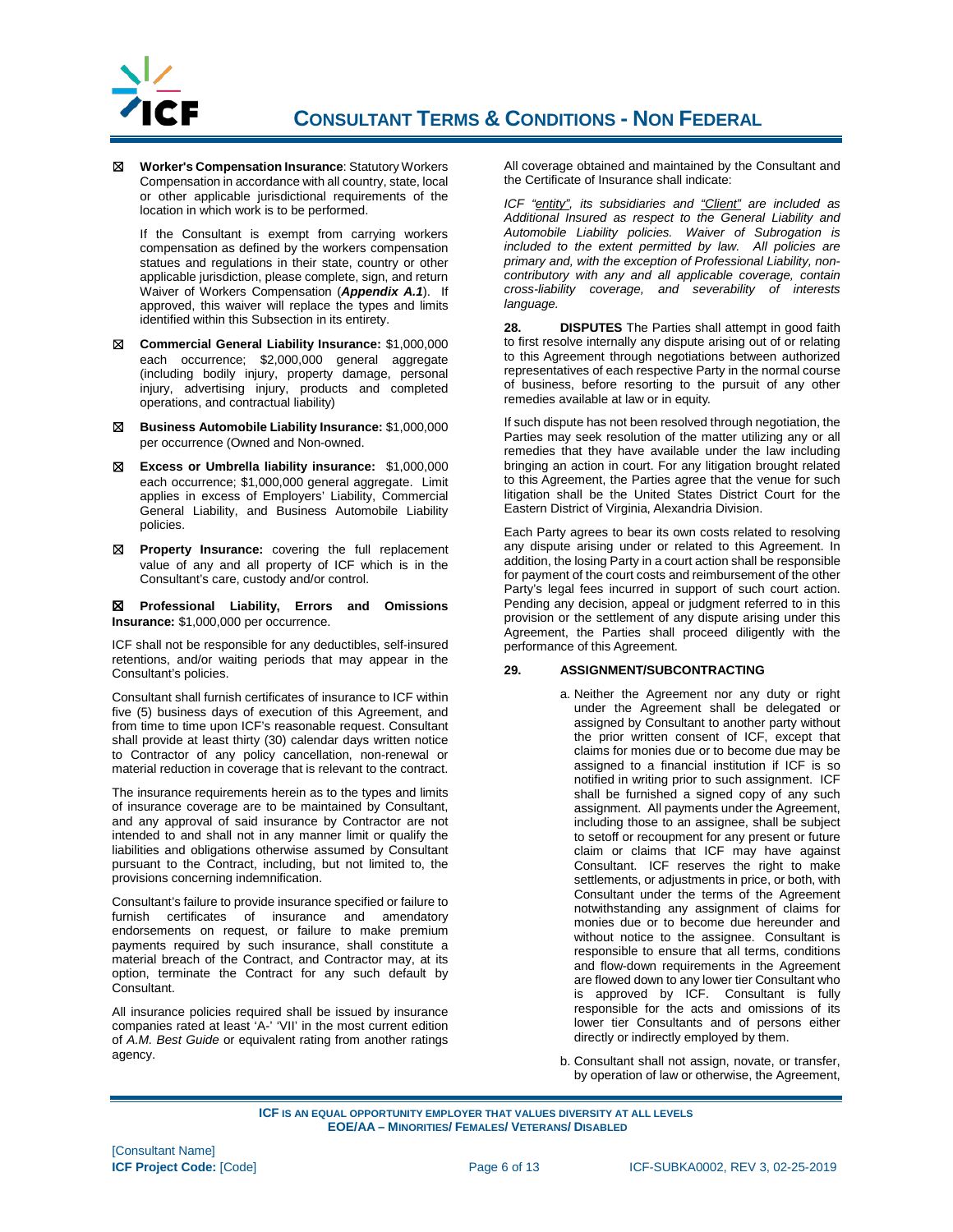

in whole or in part, without the prior written approval of ICF. For purposes of the Agreement, an assignment shall be deemed to occur upon the earlier of the announcement or consummation of any of the following: a merger, consolidation, sale or acquisition of a party or any division or component of Consultant; the sale of all or substantially all of the assets of Consultant; or the acquisition of a controlling interest in the stock or interest, as the case may be, of the Consultant..

Any assignment, novation, or transfer not in accordance with this Article shall be in a material breach of the Agreement, which shall entitle ICF to terminate the Agreement immediately.assets, reorganization or otherwise.

**30. PUBLICITY and PUBLICATIONS** Consultant may not publicize this Agreement, or its subject matter or state that Contractor and/or Client has approved or endorsed any Services or Deliverables Consultant has provided or provides as contemplated by this Agreement. No public releases including those for news, advertising, information, technical or scientific purposes relating to this Agreement shall be issued by Consultant without Contractor's prior written consent.

**31. ORDER of PRECEDENCE** In the event of a conflict in the terms and conditions of the contract documents, the following order of precedence shall apply:

- Prime Contract Clauses (Appendix D)
- The/This Agreement (\*)
- The Scope of Work
- General Terms and Conditions (this Exhibit A)
- Fee Schedule
- Other contractual documents

(\*) References to "the Agreement," "this Agreement," "the Subcontract" or "this Subcontract" shall refer to the base subcontract agreement to which this Exhibit A is appended

**32. NON-WAIVER** Failure of Contractor to insist on strict performance of any of the terms and conditions contained in this Agreement shall not constitute or be construed as a waiver or relinquishment of Contractor's right to subsequently require strict compliance with such terms and conditions.

**33. SEVERABILITY** If any part of this Agreement shall be held by a court of competent jurisdiction to be invalid, illegal or unenforceable as to particular provisions, this Agreement shall remain in full force and effect as to the remaining provisions.

#### **34. COMPLIANCE with LAW**

Consultant specifically agrees to comply with all Federal and state laws and regulations of Consultant/contractor conduct such as procurement integrity regulations, and postgovernment service employment regulations including, but not limited to 41 U.S.C. 423 and 18 U.S.C. 207 which apply to Consultant, or the work performed by Consultant under this Agreement.

Consultant shall provide Contractor with information, documentation, and certifications and execute such papers as will demonstrate Consultant's compliance with said laws. regulations and this Agreement upon request. Consultant will provide Contractor with additional assistance, if requested, to enable Contractor to also comply with said laws and regulations.

Consultant agrees to comply with all applicable provisions of the OFPP/OMB Policy Letter on Consultants and Conflict of Interest, the Lobbying and Disclosure Act of 1995, and Public Law No. 101-121 (the Byrd Amendment), including but not limited to, those pertaining to disclosure, registration, and certification. Further, Consultant shall not perform any activities on behalf of Contractor which are intended to influence or which attempt to influence U.S. Government Executive or Legislative branch officers or employees, including members of Congress, with respect to the award, renewal, extension, amendment, administration or renewal, extension, amendment, modification of a contract, grant, cooperative agreement, loan, license or permit. Consultant shall make no communication (written, oral or telephonic) to a Congressional or Executive branch member, officer or employee on Contractor's behalf without the prior written consent of Contractor. Consultant shall not knowingly solicit or obtain, directly or indirectly, from any government or agency employee, any proprietary or source selection information.

**Notwithstanding the above, Consultant shall abide by the requirements of 41 CFR 60-300.5(a). This regulation prohibits discrimination against qualified protected veterans, and requires affirmative action by covered prime contractors and consultants to employ and advance in employment qualified protected veterans. Additionally, Consultant shall abide by the requirements of 41 CFR 60-741.5(a). This regulation prohibits the discrimination against qualified individuals on the basis of disability, and requires affirmative action by covered prime contractors and consultants to employ and advance in employment individuals with disabilities.**

Consultant shall not offer or provide any bribe or kickback to any person, nor shall Consultant offer or provide any gratuity of any type or nature, including the purchase of meals, to any Federal, State, or local government employees or officials.

Consultant hereby acknowledges that at the time of entering into this Agreement neither it nor any person representing Consultant is (1) presently debarred, suspended, proposed for debarment, declared ineligible or voluntarily excluded from participation in any program sponsored by a Federal, State or local department or agency; or (2) under current investigation for a crime or otherwise engaged in conduct for which an entity or individual can be debarred by any Federal, State, or local department or agency. Consultant represents that it will immediately notify Contractor of any inquiry or commencement of any debarment proceedings from any government procurement activity; and any suspension, debarment, pending debarment charges or criminal convictions or notice thereof received during the performance of this Agreement. Upon receiving such written notice of inquiry or commencement of any such proceeding from Consultant, Contractor shall have the right to immediately terminate this Agreement.

**35. GOVERNING LAW** The validity, construction, scope, and performance of this Agreement shall be governed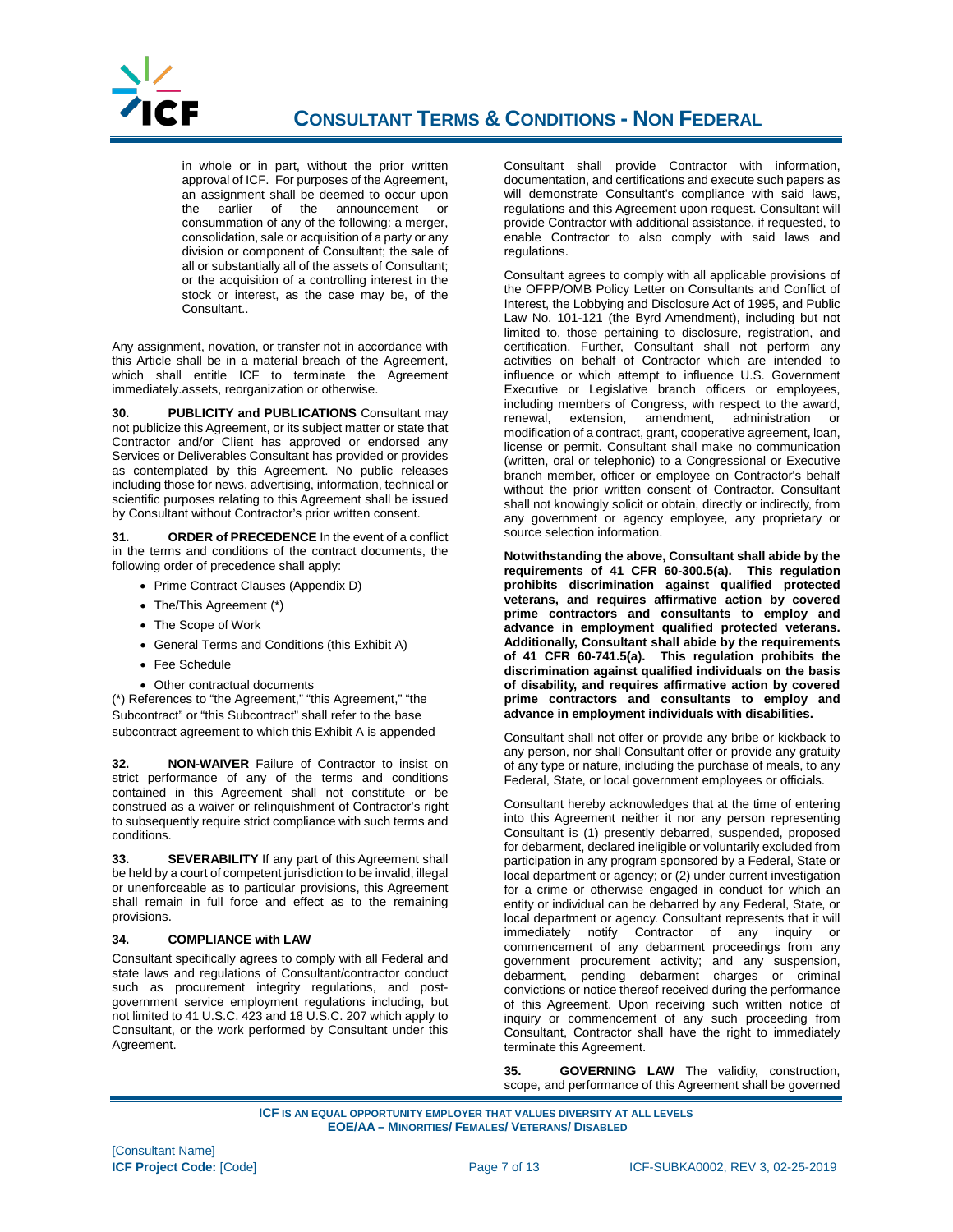

by the laws of the Commonwealth of Virginia without regard to its conflict of law principles, except as to any provisions hereof which are governed by the laws or regulations of the United States of America, as to which provisions such laws of the United States shall govern provided, however, that the Parties hereby expressly agree that any resulting award shall not be governed under the terms and conditions of the U.N. Convention on Contracts for the International Sale of Goods. In the event an action or proceeding is commenced with respect to this Agreement, the prevailing party shall be entitled to receive reasonable legal fees and expenses from the other party. Each Party expressly and irrevocably consents that any suit, action, or proceeding arising out of or related to this Agreement and brought by either party will be instituted in a state or federal court sitting in the Commonwealth of Virginia, and both Parties further expressly waives any objection that it has or may have to the jurisdiction of such courts. Further, each Party hereby waives its right to a jury trial in any action arising hereunder.

**36. NO AGENCY** Except as specifically set forth otherwise, it is agreed and understood that neither party hereto is, by this Agreement or anything herein contained, constituted or appointed agent or representative of the other for any purpose whatsoever, nor shall anything in this Agreement be deemed or construed as granting either party any right or authority to assume or to create any obligation, warranty or responsibility, express or implied, for or in behalf of the other.

**37. CAPTIONS** The captions and headings of this agreement are intended for convenience and reference only, shall not affect the construction or meaning of this Agreement

**38. BUSINESS ETHICS & CONDUCT** Contractor is committed to conducting its business free from unlawful, unethical or fraudulent activity. Consultant will: (i) conduct their activities fairly, impartially, and in an ethical and proper manner; (ii) not engage in any personal, business, or investment activity that may be defined as a conflict of interest, whether real or perceived; and (iii) conduct their activities in a manner that is consistent with the ethical and professional standards of Contractor as contained in ICF's Code of Business Ethics and Conduct. A copy of ICF's Code of Business Ethics and Conduct can be found at <http://investor.icf.com/corporate-governance/code-conduct> or provided upon request. To report a related serious concern or violation, please contact the ICF Ethics Hotline toll-free at 866- 373-6934 or by submitting a claim via the ICF online ethics database at

[http://icfi.silentwhistle.com/ethfeedback/index.jsp.](http://icfi.silentwhistle.com/ethfeedback/index.jsp) You should use the Hotline only to make a good faith claim, as Contractor takes all allegations seriously.

**39. DATA PROTECTION COMPLIANCE** The Parties shall comply with their respective obligations under applicable data privacy and data security laws and regulations (together, the "**Data Protection Laws**"). Where, in connection with this Agreement, Consultant Treats Personal Data, Consultant shall: (i) maintain throughout the Term the appropriate data privacy and data security measures, policies, and procedures that are designed to comply with the Data Protection Laws; (ii) Treat Personal Data solely to provide the Services hereunder and for no other purpose; (iii) only grant "need to know" Personnel access to Personal Data; (iv) not disclose Personal

Data to any person or third party except as set forth in an SOW or as required by law or with Contractor's prior written consent; (v) implement all commercially reasonable practices to prevent misuse, destruction, loss, theft, intrusion, attack, computer virus infection, unauthorized Treatment, or similar activities; (vi) preserve the integrity of all Personal Data and system information on systems and in databases maintained by Consultant in transfer to, transfer from, or while at rest with Consultant (including, but not limited to, using industry standard encryption technology); and (vii) immediately notify Contractor if it becomes aware of any misuse of Personal Data or actual unintended or unauthorized access of any Consultant system that may Treat Personal Data produced under, provided under, or related to this Agreement or any SOW subject to this Agreement. Consultant warrants that it has a formal written information data privacy and data security program or an equivalent program, which may be found at <https://www.privacyshield.gov/welcome> and is incorporated herein to this Agreement by reference.

Notwithstanding the above provisions, if Consultant Treats Personal Data of resident in European, United Kingdom, Canadian, or similar data protection laws jurisdictions, it will either (i) obtain certification for, and comply with, Privacy Shield or its successor, a link with may be found at https://www.privacyshield.gov/welcome and notify the https://www.privacyshield.gov/welcome Contractor in writing within five (5) days, upon either the renewal of Consultant's certification or the lapse of same or (ii) Treat such Personal Data under EU-approved Standard Contractual Clauses ("**EU Model Clauses**") and shall abide by all provisions in such EU Model Clauses applicable to "subprocessors" as defined therein immediately upon Contractor providing Consultant with a copy of such EU Model Clauses.

**40. FORCE MAJEURE** Neither Consultant nor Contractor shall be liable in any way for failure to perform any provision of this Agreement (except payment of monetary obligations) if such failure is caused by any law, rule, or regulation, or any cause beyond the control of the party in default. Should such acts or events occur, the parties shall use commercially reasonable efforts to overcome all difficulties and to resume work as soon as reasonably possible.

**41. INCORPORATION of the PRIME CONTRACT** Referenced within and/or attached to this Agreement, and hereby incorporated by reference, are flow down provisions of the Prime Contract (collectively, "Appendix D"). For purposes of this Agreement, terms contained therein, such as "client", "Buyer", a company name, "Government", and equivalent terms referring to Client, shall be deemed to mean Contractor; and terms such as "Contractor", "Subcontractor", "Vendor," and equivalent terms shall be deemed to mean Consultant.

**42. ENTIRE AGREEMENT** The parties acknowledge that they have read this Agreement, understand it, and agree to be bound by its terms. This Agreement supersedes all prior agreements, whether written or oral, relating to the subject matter hereof, and contains the entire agreement of the parties. No modification or other change to this Subcontract shall be binding unless such modification or change is in writing and signed by an authorized representative of each party.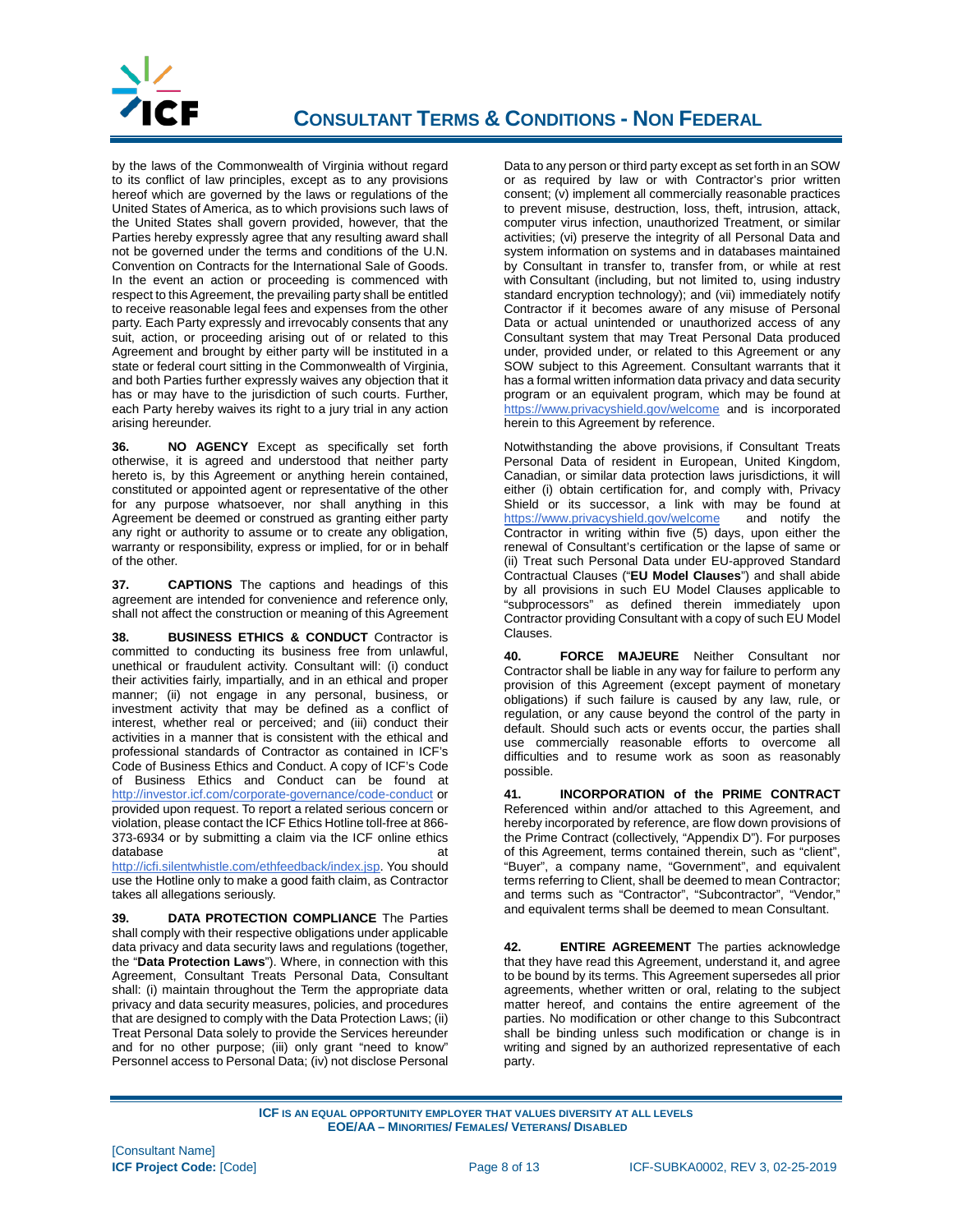

 **CONSULTANT TERMS & CONDITIONS - NON FEDERAL**

**IN WITNESS WHEREOF,** Contractor and Consultant have caused this Agreement to be executed by their duly authorized representatives as set forth below.

| FOR: [ICF Entity Name]         | <b>FOR: [Consultant Name]</b>  |
|--------------------------------|--------------------------------|
|                                | $\overline{\mathsf{X}}$        |
| <b>Name (Typed or Printed)</b> | <b>Name (Typed or Printed)</b> |
| <b>Date</b>                    | <b>Date</b>                    |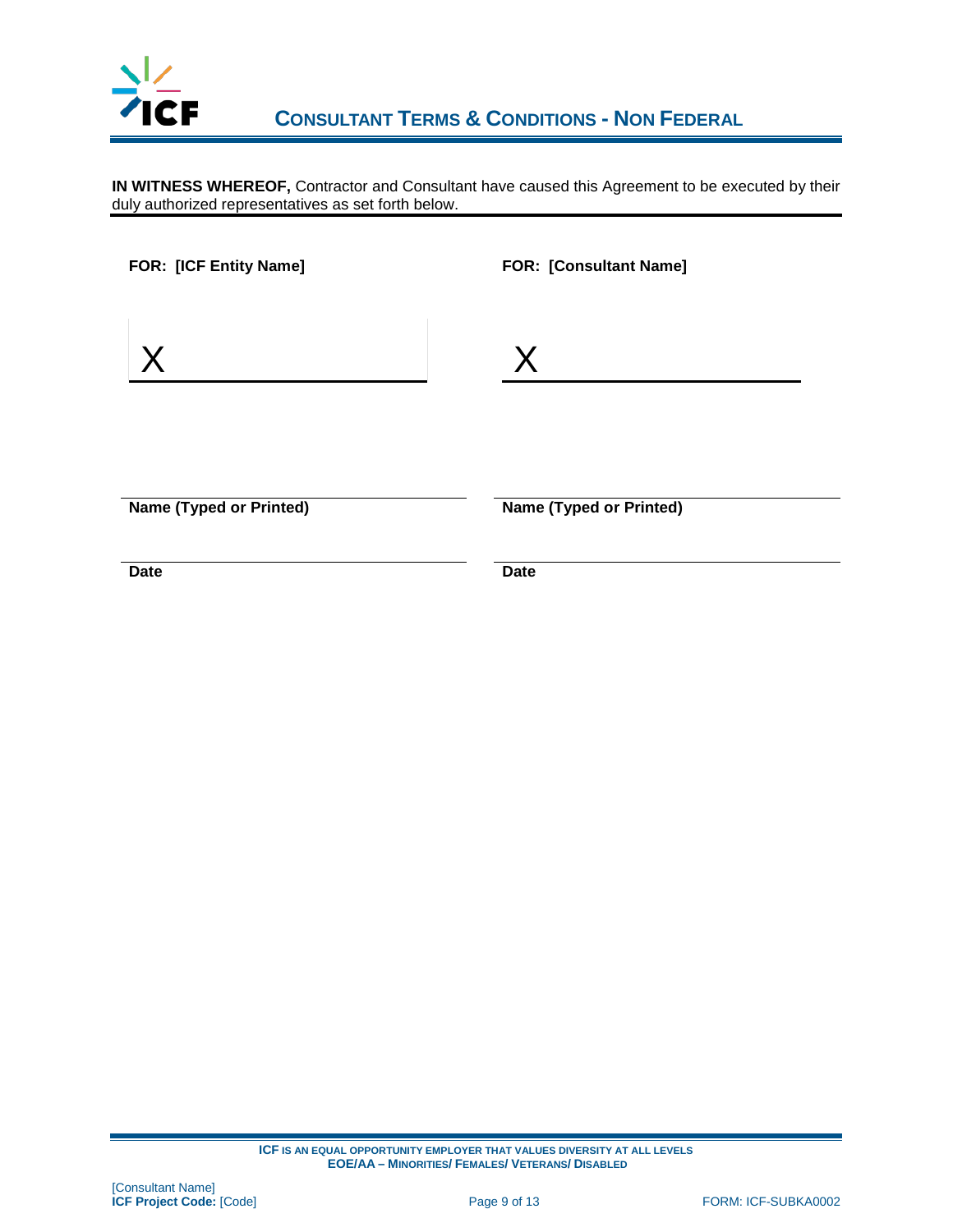

**Appendix A.1**

#### **Waiver of Workers Compensation**

#### **Owner's Statement:**

By signing below, I assert that my business is exempt from carrying workers compensation insurance in the state(s), country or other applicable jurisdiction of because I do not have any employees as that term is defined by the workers compensation statutes and regulations in the state(s) , country or other applicable jurisdiction indentified above. All of the work performed in my business is performed by the proprietor, partners or executive officers. I have elected not to cover the proprietor, partners or executive officers with workers compensation insurance. This decision is made in full compliance with the workers compensation laws and regulations of the above state(s), country or other applicable jurisdiction.

If, at a later date, I should hire any employee(s) in my business, then I will purchase workers compensation insurance covering my employees and will provide to ICF a certificate of insurance for the insurance policy in accordance with the Consultant Agreement between ICF and myself and in full compliance with the workers compensation laws and regulations of the above state(s), country or other applicable jurisdiction.

\_\_\_\_\_\_\_\_\_\_\_\_\_\_\_\_\_\_\_\_\_\_\_\_\_\_\_\_\_\_\_\_\_\_\_\_ Name of Consultant

\_\_\_\_\_\_\_\_\_\_\_\_\_\_\_\_\_\_\_\_\_\_\_\_\_\_\_\_\_\_\_\_\_\_\_\_ Signature Consultant

\_\_\_\_\_\_\_\_\_\_\_\_\_\_\_\_\_\_\_\_\_\_\_\_\_\_\_\_\_\_\_\_\_\_\_\_

Date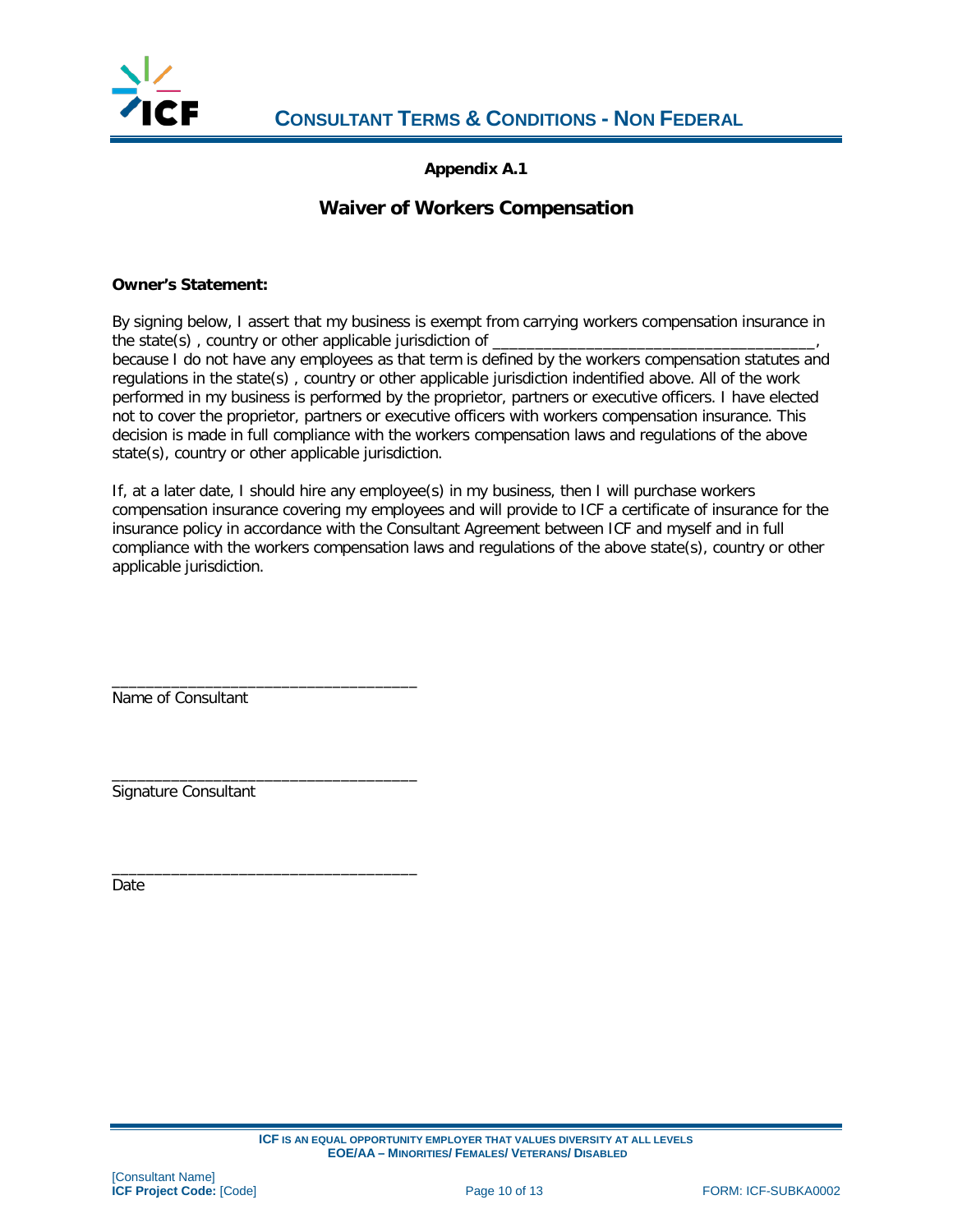

# **Appendix A.3 Release of Liability**

I, <u>\_\_\_\_\_\_\_\_\_\_\_\_\_\_\_\_\_\_\_\_\_\_\_\_\_\_\_\_\_\_\_</u>, as part of this Consulting Agreement

(agreement no. \_\_\_\_\_\_\_\_\_\_ regarding project no. \_\_\_\_\_\_\_\_\_\_) agree that I will be personally and financially liable for any and all claims arising from my actions or inactions during the performance of this Agreement, including, without limitation, liability for death, personal injury, sickness, damage to property, or any other indirect or consequential damages. On behalf of myself, my heirs, representatives and successors, I release and forever discharge, indemnify and hold harmless **ICF Consulting Group, Inc.,** its subsidiaries and affiliates, officers, directors, employees and agents from any liability, claim, and demands of whatever kind or nature, either in law or in equity, which arise or may hereafter arise from or relate to my performance under this agreement.

I certify that I have a complete understanding of the terms and conditions of this contract and I have signed this agreement voluntarily.

Name of Consultant

\_\_\_\_\_\_\_\_\_\_\_\_\_\_\_\_\_\_\_\_\_\_\_\_\_\_\_\_\_\_\_\_\_\_\_\_

\_\_\_\_\_\_\_\_\_\_\_\_\_\_\_\_\_\_\_\_\_\_\_\_\_\_\_\_\_\_\_\_\_\_\_\_

 $\overline{\phantom{a}}$  , and the contract of the contract of the contract of  $\overline{\phantom{a}}$ 

Signature of Consultant

Date